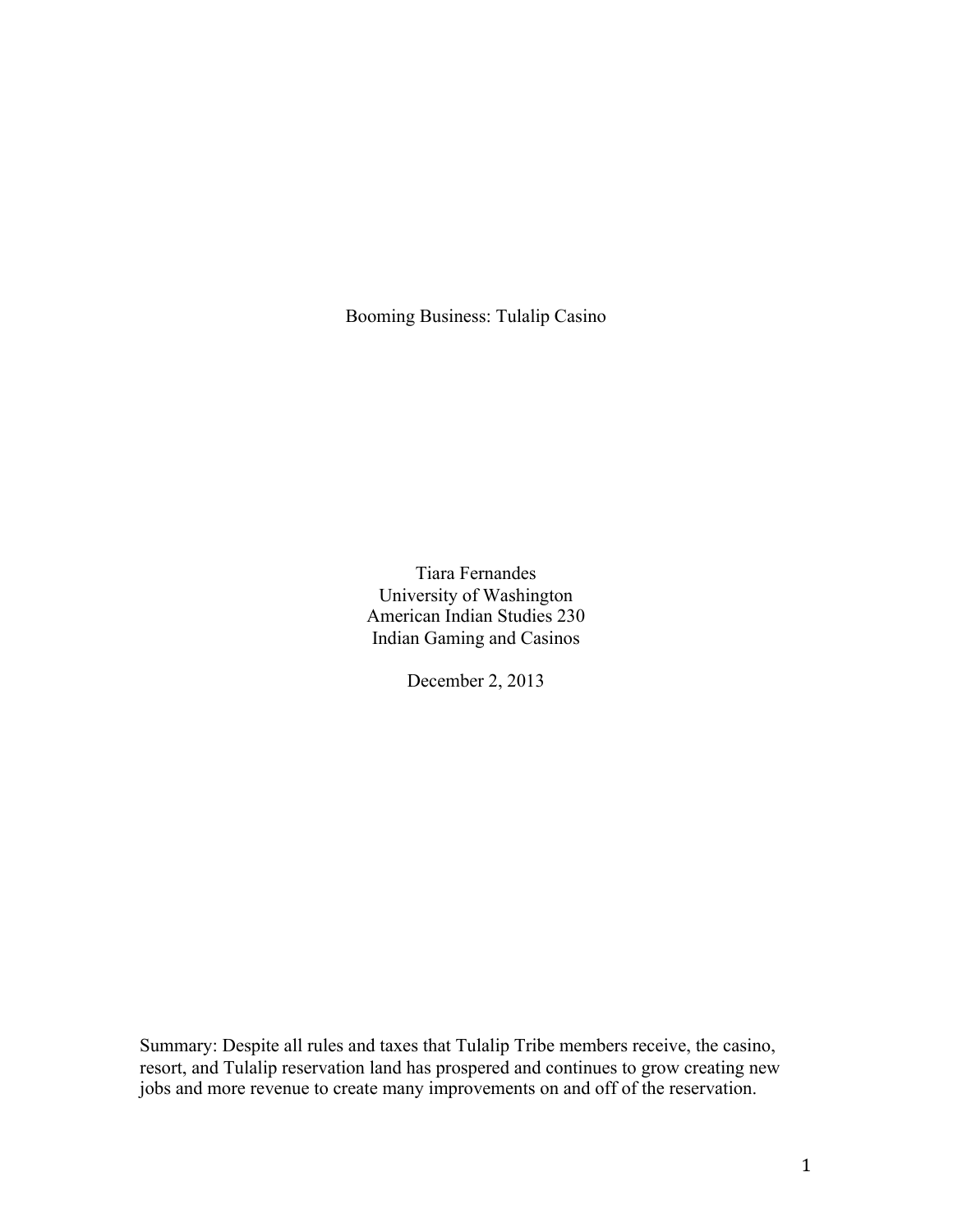My casino and tribe is Tulalip from the Washington Team. When beginning my research I found that the casino page was a very popular page compared to Tulalip's tribal page. Tulalip Casino and Resort had over 73,000 fans on Facebook, where the tribal page had only 73. Tulalip Casino had a Twitter page, where the tribe did not. While looking at the casino page I found that there was hardly anything that advertised the actual tribe, almost seemed to have left the culture out of the page. Clicking on the about me page brought up a link that just took me to the tribal website, but the actual history on the tribe or even the contributions made from the casino back to the tribe were not mentioned on the page.

The Tulalip casino did have an orca as their logo that was the same representation that was seen on the cultural site. When traveling to the casino there is also a huge orca water fountain as you enter the casino, along with a large canoe that is placed by the resort side of the casino. The canoe was one method that ancestors used to travel which was mentioned on the cultural page. There is a small link located at the bottom of the tribal page with a link to the casino, but it is hardly visible. 

The tribal website contains information on how they give back to their community. Several ways include funding for education, language to restore and maintain their culture, improving living conditions, and funding for the environment. The tribe consists of about 4,000 members and is still growing. The Tulalip Indian Reservation is 22,000 acres located north of Everett and the Snohomish River and west of Marysville, Washington. Their language is called Lushootseed and this is practiced and maintained by tribal members. Also, every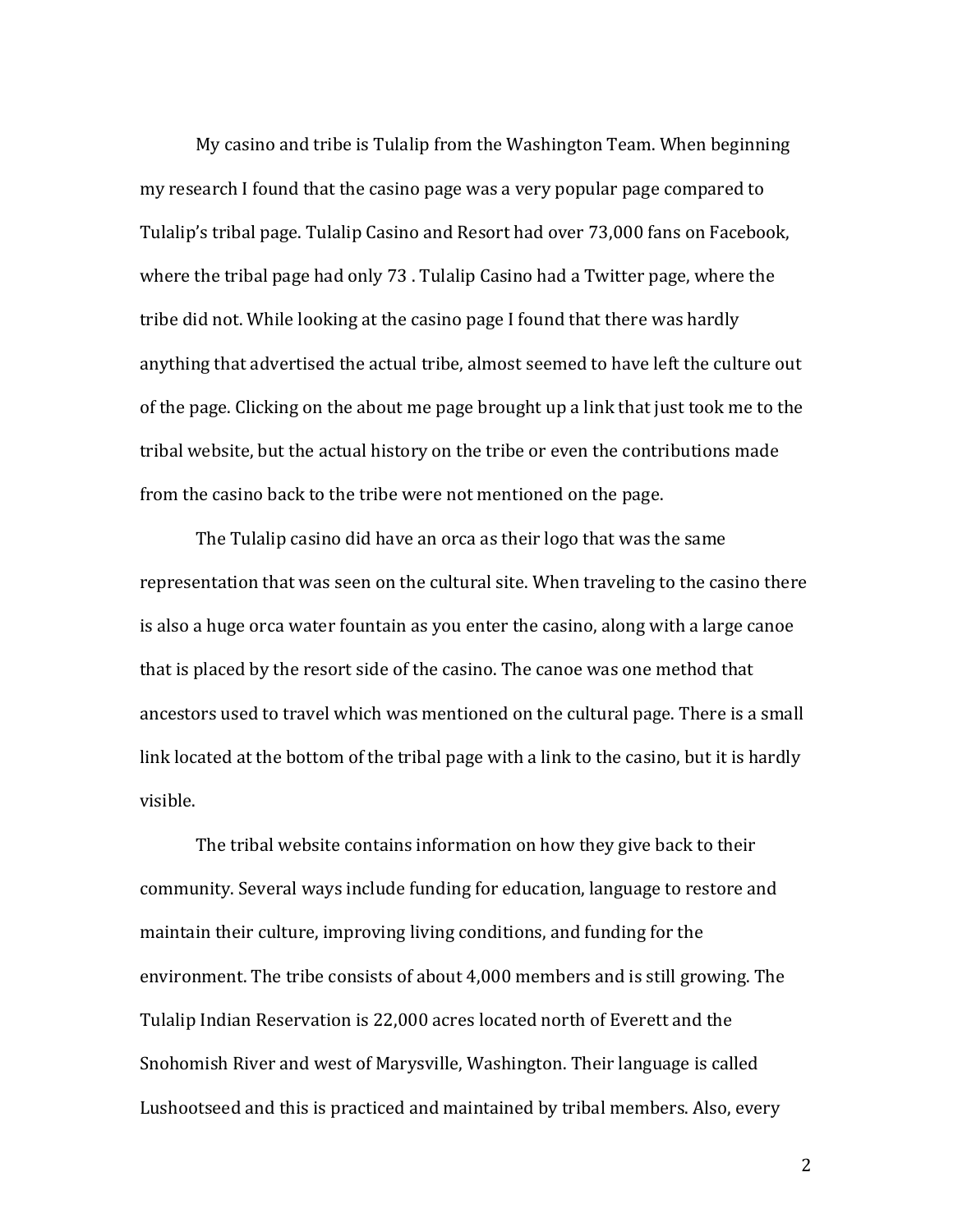week new phrases are added to the website to renew the culture for people who want to learn (Tulalip Tribes). The Lushootseed have their own website. There are songs that can be downloaded, apps for phones, and even Lushootseed fonts and keyboards. The purpose of this webpage is to restore the culture and promote the language for everyday use within the tribal communities (Tulalip Lushootseed). They also help out the community by doing things like being involved in the Marysville Boys and Girls Club. They helped paint the facility and helped budget for that since the club did not have the funding to do so.

The Tulalip tribes also have a cultural center which purpose is to share their culture with others, but also preserve culture for the Tulalip tribes. It is called the Hibulb Culture Center & Natural History Preserve. The cultural center is around 23,000 feet and contains a 50 acre natural history preserve. There is a classroom, main exhibit, temporary exhibit, a longhouse, research library, and a gift shop. "The Hibulb Cultural Center and Natural History Preserve mission is to revive, restore, protect, interpret, collect and enhance the history, traditional cultural values and spiritual beliefs of the Tulalip Tribes who are the successors in interest to the Snohomish, Snoqualmie and Skykomish tribes and other tribes and bands signatory to the Treaty of Point Elliott(Hibulb Cultural Center)".

The Tulalip Resort and Casino has one major stereotype that I found. They call it the "Cultural Package" which is a room that is meant to create a cultural feel, yet the rooms look modern with no Tulalip culture present. They also have another room called the "Orca suite" with the same type of décor. It is interesting because there are cultural decorations in the casino such as salmon, totem poles, and orca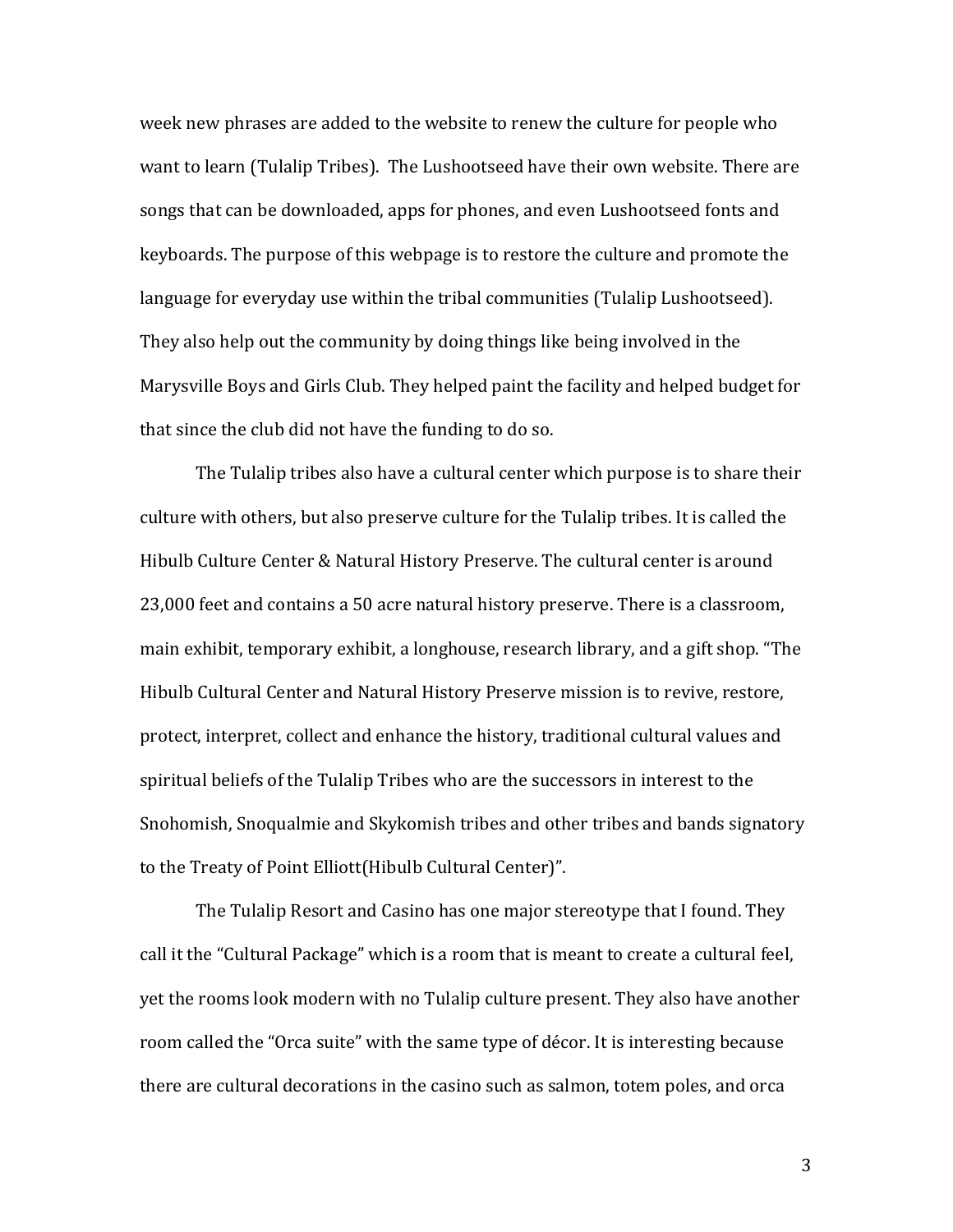decorations, but yet the website does not explain the culture. The casino uses the space for various events as well including concerts and shows. Tulalip Casino allows alcohol and smoking within the casino. They also have a buffet, deli, and two restaurants one including a Salmon smokehouse named with a tribal phrase under the English name.

Casinos in general have stereotypes as well. These stereotypes consist of taking money from players, increased alcohol and tobacco use, higher crime, and drug use.

On August 2, 1991 the Tulalip Tribes of Washington and the State of Washington entered a Class III Gaming Compact. Both parties agreed that under the conditions of the Either Amendment Class III Gaming would benefit the tribes and the state and would protect the members of the tribe and citizens of the state with the IGRA and the compact. Despite all rules and taxes that Tulalip Tribe members receive, the casino, resort, and Tulalip reservation land has prospered and continues to grow creating new jobs and more revenue to create many improvements on and off of the reservation.

The tribal population is at about 4,000 and growing. About 2,500 members live on the reservation that is located north of the Snohomish River and Everett and west of Marysville, Washington.

Sovereignty is the most valued asset to the people of the Tulalip Tribes. "With the passage of the Indian Gaming Regulatory Act of 1988 Tulalip Tribes expanded their tribal rights through the gaming industry (Tulalip Tribes)." This gaming industry has created new ways for growth and success. "The Tribes operates two large casinos, which in turn have helped fund a new health clinic, new department buildings, and myriad of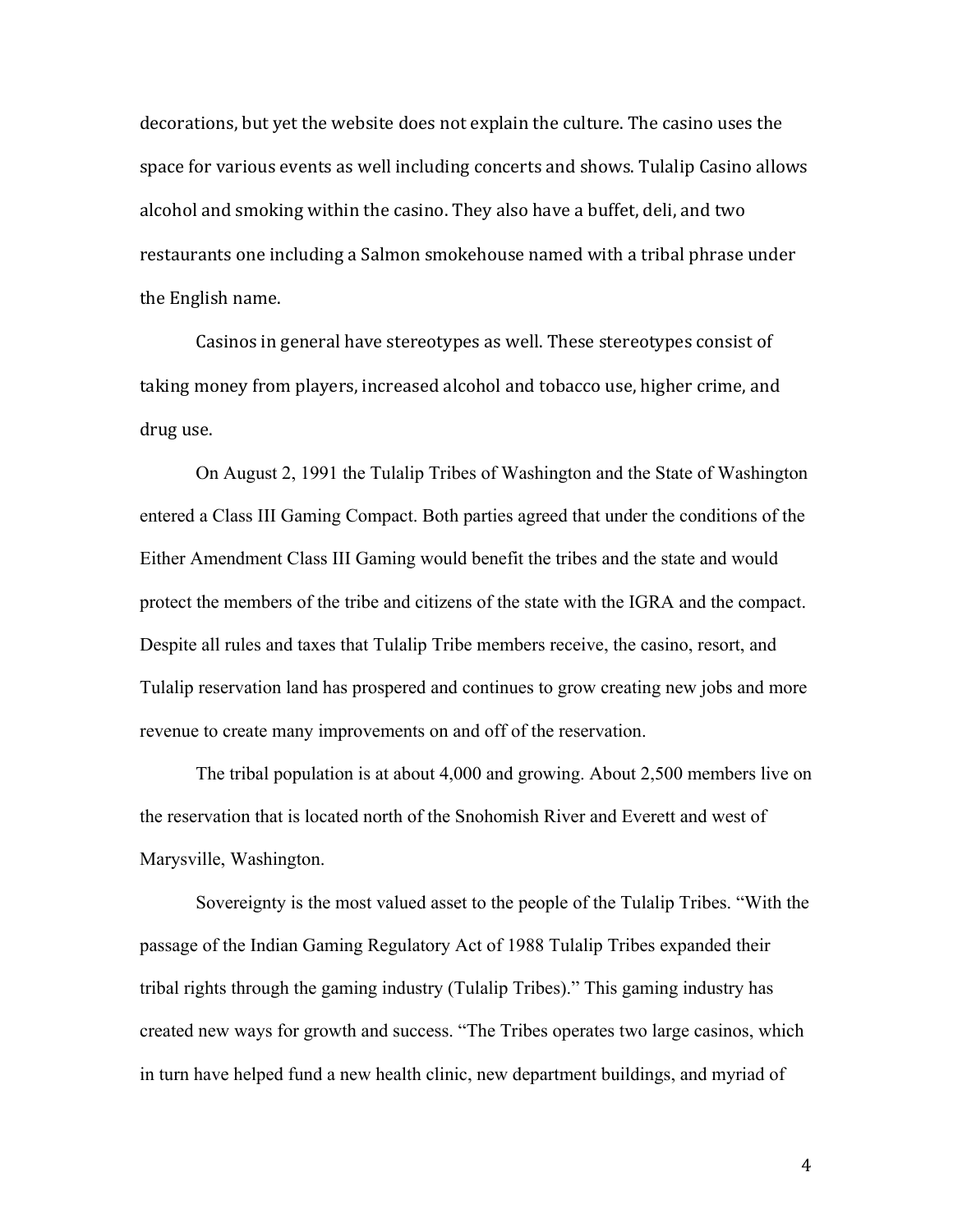new and expanded community programs (Tulalip Tribes)."

Out of more than 500 federally recognized tribes in the United States, Tulalip Tribes has been the first and only tribe to establish a federal recognized city. "The Quil Ceda Village's city status was a hard fought victory in the battle of tribal sovereignty and the recognition of inherent rights. By being a forerunner in the advancement of Native Americans' rights the Tulalip Tribes has set a precedent for Native peoples everywhere (Tulalip Tribes)."

The Tribal Board of Directors discovered that the housing on and near the reservation are not well maintained and there is a shortage of reliable and decent housing. Therefore the Tulalip Tribal Housing Department is responsible for helping tribal members find reliable and decent housing.

The Tribal Gambling Association has the right to ban members from gambling if they have a gambling addiction. They might be allowed to work in the casino if they are an employee there, but cannot gamble. Anyone working at the Tulalip Casino must have a license and must meet all state requirements prior to employment (Tribal State Compacts).

The Tulalip Board of Directors consists of seven members that serve three years at a time where there is an election every two years for two of the board members (Tulalip Tribes). The Tribal Board of Directors has the power to negotiate with the government, Federal, and the State to represent the tribe. They also have the ability to preserve the tribal culture and arts and crafts. Any tribal member eighteen years or older is able to vote in the election for the tribal council elections. Tribal land has to be leased by the Board of Directors, and has to be approved by the State of Interior with an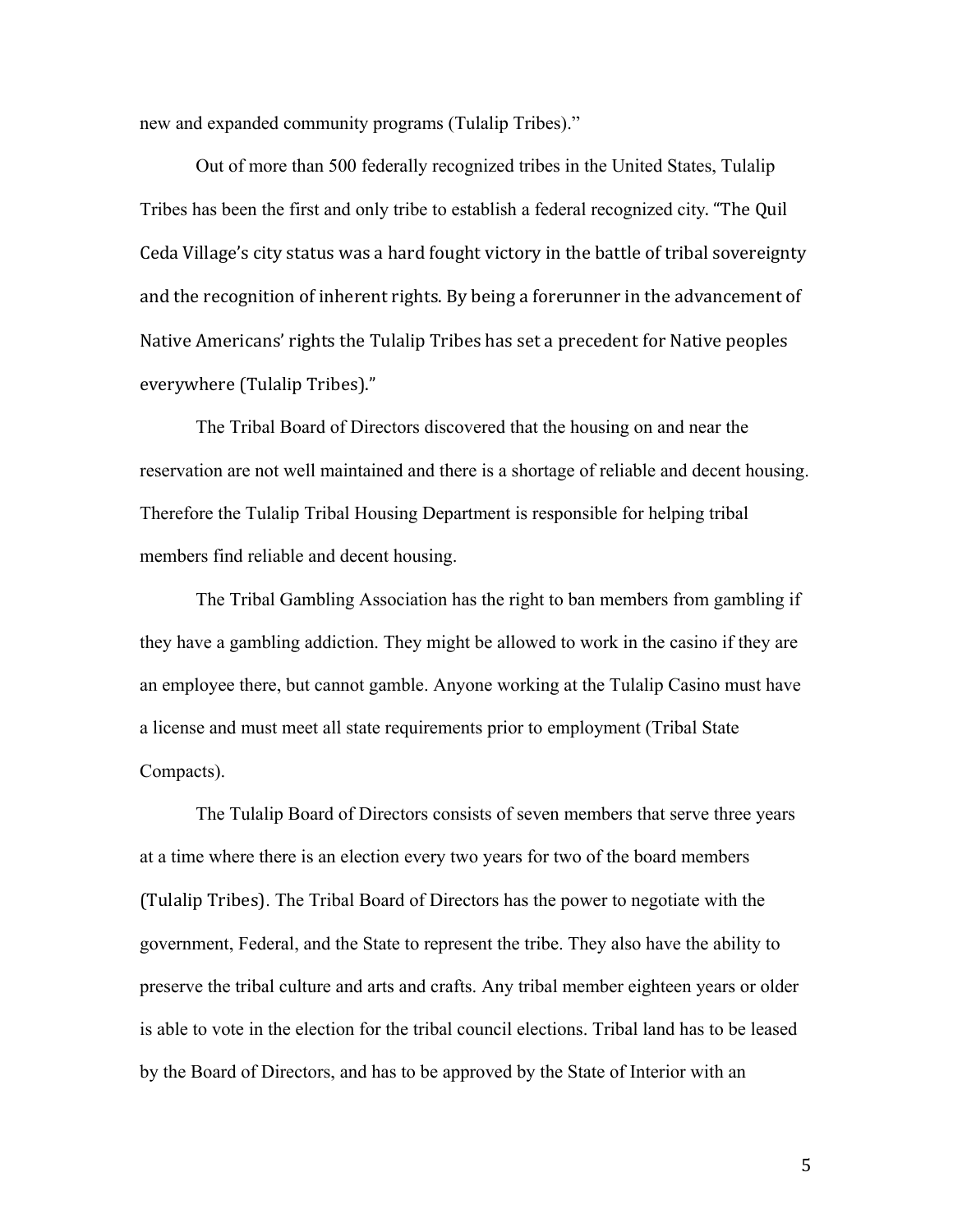inclusion that is permitted by law (Tulalip Tribal Codes).

The Tulalip's predecessor tribes were among the signers of the Treaty of Point Elliot which was created with the United States in 1855. Within this treaty tribes gave up thousands of square miles of land in exchange for permanent protection from the United States government and a small amount of money (Tulalip Tribes Natural Resource Development). Along with these treaties, it also specified that the tribes preserve fishing and hunting rights. "The mission of the Tulalip Natural Resources program is to carry out the tribes' co-management responsibilities in a manner consistent with treaty rights as well as protection and perpetuation of the resources upon which the people have depended for other ten thousand years (Tulalip Natural Resource Development)."

The Tulalip tribes facilitate a gaming operation that provides revenue and is follows the Indian Gaming Regulatory Act (IGRA). The revenues may be used to provide per capita payments to the tribe, fund government operations for the tribe, provide general welfare for the tribe and its members, to promote economic development on tribal lands, and to donate to charitable organizations.

Tulalip tribe is growing and the revenue being taken in is also growing vastly. Due to this large amount of intake of revenue, all minors have their per capita distribution put into a trust fund until they turn eighteen. Distributions can be given to minors on certain circumstances such as if a child is diagnosed with a terminal illness and needs long term care.

The Tribal Board of Directors discovered that the housing on and near the reservation are not well maintained and there is a shortage of reliable and decent housing. Therefore the Tulalip Tribal Housing Department is responsible for helping tribal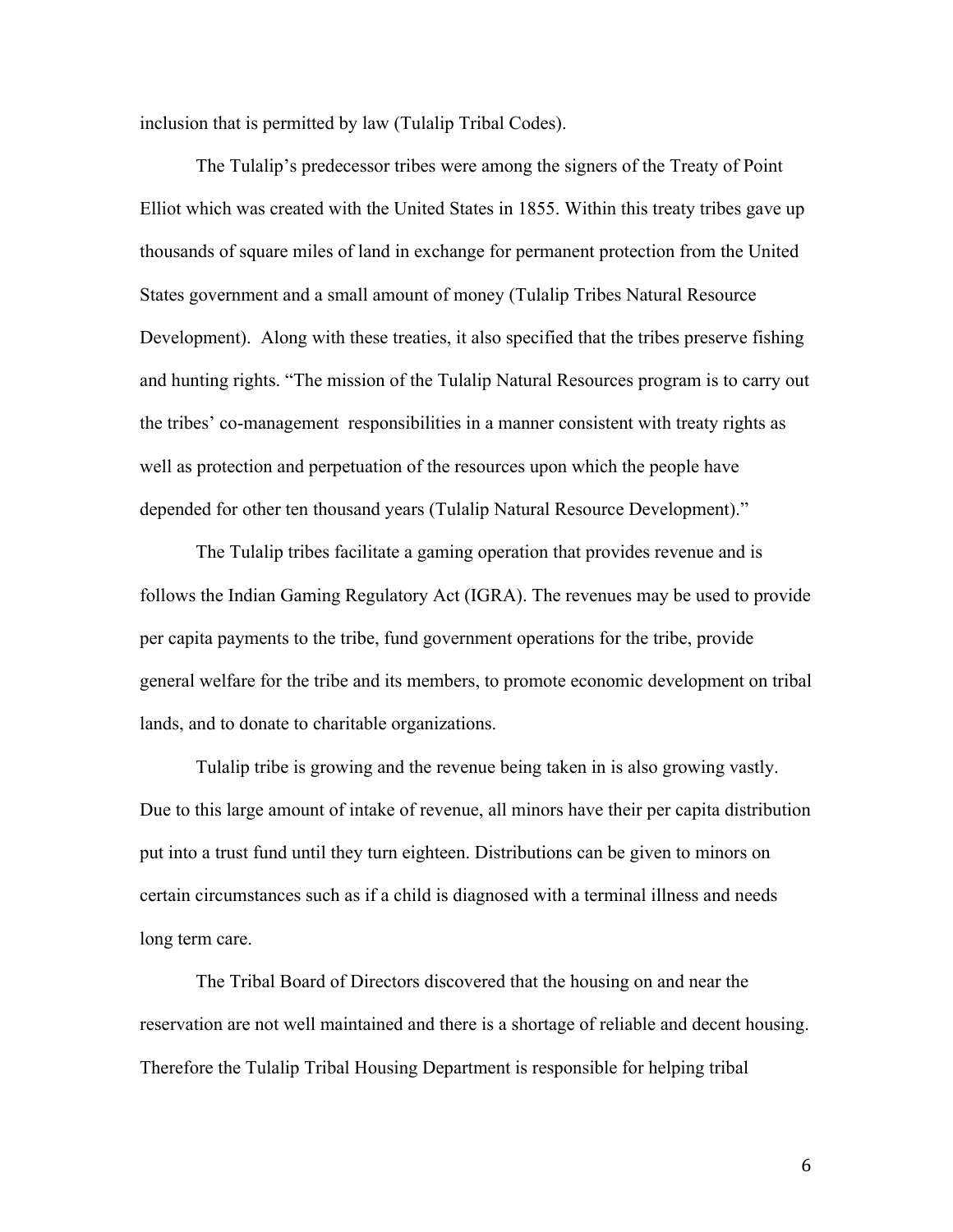members find reliable and decent housing.

The Tribal Gambling Association has the right to ban members from gambling if they have a gambling addiction. They might be allowed to work in the casino if they are an employee there, but cannot gamble. Anyone working at the Tulalip Casino must have a license and must meet all state requirements prior to employment (Tribal State Compacts).

The Tribe is charged taxes on retail items. There is an excise tax on the sale of real estate. Tribal members are taxed and have to pay licensing fees as well.

Although the revenue from gaming has increased drastically over the years, this money is also being distributed in positive ways that are helping not only the tribal members, but the general population as well. According to a Taylor Policy Group Study, Washington State Tribes contributed more than \$3.5 billion to Washington's gross state product. Washington Tribes purchased more than \$2.4 billion in goods and services from private companies. \$1.3 billion was paid in wages and benefits to 27,300 employees which included 18,000 who were non tribal members. State and local taxes were calculated at \$255 million (Community Investment Report).

Washington's tribal governments invested \$259 million in 2010 towards capital projects which consisted of the construction of hotels, retail facilities, libraries, schools, health care facilities, roads, and utilities (Community Investment Report). Millions of dollars of tribal gaming are being invested in forest products, restaurants, agriculture, retail, and transportation. Washington tribes heavily fund for salmon preservation.

Despite all stereotypes on casinos, Tulalip tribes have proved to be a positive influence on surrounding community and a thriving business for the tribal communities.